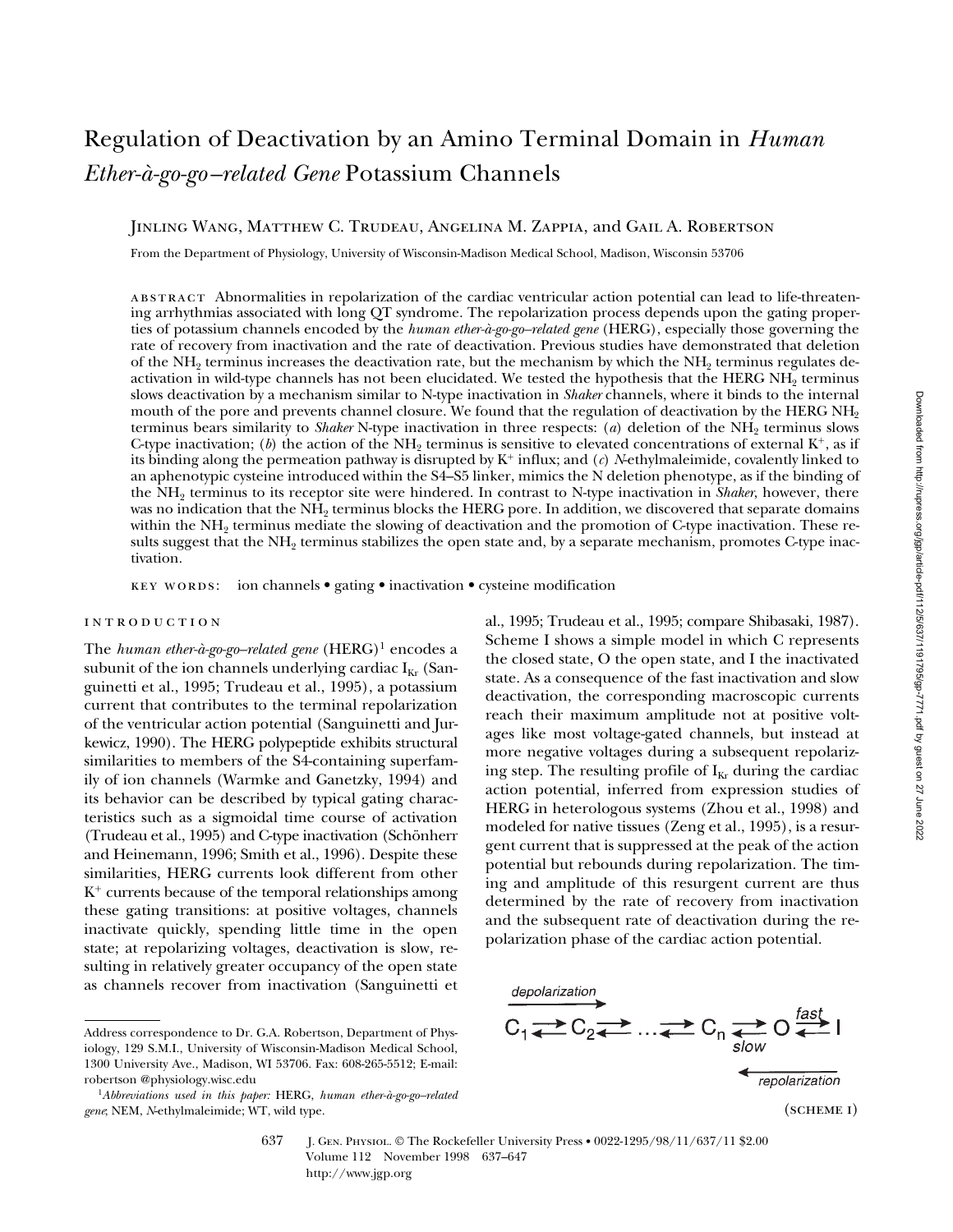Previous studies have demonstrated that the rate of deactivation in HERG channels is dramatically increased when the NH<sub>2</sub> terminus is deleted (Schönherr and Heinemann, 1996; Spector et al., 1996). Isoforms with truncated or alternative, short N termini and correspondingly fast deactivation rates are encoded by splice variants of Merg1, the mouse ortholog to HERG (Lees-Miller et al., 1997; London et al., 1997). The same splice variants arise from the HERG locus (London et al., 1998). Thus, the  $NH<sub>2</sub>$  terminus regulates deactivation gating and represents a mechanism by which functional diversity is generated in HERG and related channels.

In this study, we tested the hypothesis that the  $NH<sub>2</sub>$ terminus of the HERG long isoform slows deactivation by a foot-in-the-door mechanism similar to effects obtained with tetraethylammonium (Armstrong, 1966) and mediated by the NH<sub>2</sub> terminus of *Shaker* channels (Demo and Yellen, 1991). Our results suggest that the  $NH<sub>2</sub>$  terminus binds to a site near the internal mouth of the pore, where it is sensitive to elevated external  $K^+$ ions and to modification by *N*-ethylmaleimide (NEM). Despite several properties reminiscent of the mechanism of N-type inactivation in *Shaker* channels, including an interaction with C-type inactivation (Hoshi et al., 1991; Baukrowitz and Yellen, 1995), we also find important differences, consistent with the lack of primary structural similarity of the N termini and their receptor sites in these distantly related channels. This study reveals a complexity in the function of the HERG  $NH<sub>2</sub>$ terminus and raises new questions pertinent to other voltage-gated  $K^+$  channels as well.

# methods

#### *Construction of Deletion and Point Mutations*

The HERG NH<sub>2</sub>-terminal deletion clone  $\Delta$ 2-354 was constructed using a one-step PCR. The forward primer contained sequence for a BamHI site, the Kozak consensus sequence, and the codon for the initiating methionine followed by an 18-base sequence corresponding to the residues immediately upstream of those encoding the putative S1 region of the channel. The reverse primer crossed a BglII restriction site downstream. The resulting PCR product was a DNA fragment missing the coding sequence for amino acids 2–354. This fragment was purified and ligated into the parent construct using BamHI and BglII sites. The HERG S620T (Herzberg et al., 1998) and all the cysteine mutants were constructed using a two-step PCR-based mutagenesis method as previously described (Landt et al., 1990). The final PCR fragment was cut with the appropriate restriction enzymes and ligated into the wild-type construct at the corresponding sites. The ligation products were transformed into JM109 cells. Plasmid DNA was purified from the cells and amplified sequences and subcloning sites were verified by ABI automated sequencing (University of Wisconsin-Madison Biotechnology Center).

#### *Preparation of Oocytes and RNA Synthesis and Injection*

Oocytes were removed from anesthetized frogs (*Xenopus laevis*; Nasco, Fort Atkinson, WI) through a small abdominal incision according to procedures approved by the University of Wisconsin Research Animals Resource Center and the National Institutes of Health (NIH). The follicular membranes were removed after collagenase treatment (Collagenase B; Boehringer Mannheim Biochemicals, Indianapolis, IN) and, in some cases, by an osmotic shock procedure (Pajor et al., 1992). RNA was synthesized from linearized template using mMESSAGE mMachine kit (Ambion Inc., Austin, TX). RNA was diluted in sterile water to different ratios to give upon expression an optimal  $2-10 \mu A$  outward current (the maximal current obtained during a series of depolarizing steps, usually at  $-10$  or 0 mV). Oocytes were cultured at  $18^{\circ}$ C in storage solution (96 mM NaCl, 2 mM KCl, 1 mM  $MgCl<sub>2</sub>$ , 1.8 mM CaCl<sub>2</sub>, 5 mM HEPES, supplemented with 10  $\mu$ g/ml gentamicin and 1 mg/ml BSA, pH 7.4).

#### *Current Recording and Data Analysis*

Currents were recorded using a two-electrode voltage clamp (OC-725C; Warner Instruments, Hamden, CT) and pClamp 6.0.3 software (Axon Instruments, Foster City, CA). PClamp 6.0.3 and Origin 4.1 (Microcal Software, Inc., Northampton, MA) were used for data analysis and generating plots. The resistance of the electrodes was 0.5–1 M $\Omega$  in 2 M KCl. The bath solutions contained varying amounts of  $K^+$  but the solution was kept isosmolar by balancing with *N*-methyl glutamine (NMG) so that the total  $[KCl + NMG] = 98$  mM (no Na<sup>+</sup> was used). One exception was in the "knock-off" experiments in which high concentrations of  $K^+$  were used (as described in the Fig. 4 legend) and the solution osmolarities were different for different  $K^+$  concentrations. No oocyte shrinkage was observed under these conditions and recordings were generally completed within 5 min. In addition, the solutions contained 1 mM  $MgCl<sub>2</sub>$ , 0.3 mM  $CaCl<sub>2</sub>$ , 5 mM HEPES,  $pH$  7.4. Holding potential was  $-80$  mV and all recordings were done at room temperature, roughly  $25^{\circ}$ C. Data were routinely discarded if the leak exceeded 10% of the maximum conductance of the expressed currents, but for all the data in this study, the leak currents stepping from  $-80$  to  $-100$  mV were  $< 0.2 \mu$ A,  $<< 1\%$  of the maximum conductance of the expressed currents, and therefore no leak subtraction was used. Sample numbers (*n*'s) refer to the number of individual oocytes recorded.

Time constants  $(\tau's)$  for the currents were measured using Clampfit. Data were digitized at 2 or 4 kHz and unfiltered. Deactivation  $\tau$ 's were derived from a Chebyshev fit to the deactivating current of the equation  $y = A_0 + A_1 e^{-t/\tau} + A_2 e^{-t/\tau}$ ? Fitting began within 5 ms of the peak of the tail current, with the first cursor of the fitting window advanced to the first point in time that did not force a fit to the recovery phase; the second cursor was at the end of the 1.5-s pulse. The deactivation traces were best fit with two t's. At more negative voltages, most of the current was described by a single, fast deactivation tau for both channel types (Table I) such that  $\tau_{\text{fast}} \approx 1/\alpha + \beta$ , the sum of the activation and deactivation rates, respectively; since activation is negligible at negative voltages,  $\tau_{fast} \approx 1/\beta$ .

The inactivation time constant was similarly derived from a fit of the equation  $y = Ae^{-t/\tau}$  to the inactivating current. In this case, the fitting window began as soon as the clamp settled,  $\sim$ 2 ms, and continued to the end of the 300-ms pulse.

The activation time constant was derived using an envelope of tails protocol (Fig. 1 *D*, *inset*; Trudeau et al., 1995; Wang et al., 1997). This protocol consists of depolarizing steps, each followed by repolarization to  $-100$  mV, given in successive increments of either 10 (for voltage commands to 40 and 60 mV) or 100 (for  $-20$ , 0, and  $20$  mV) ms. The deactivating phase of tail currents elicited for each trace was fit with a double exponential function and back extrapolated to the initial time point of repolarization  $(t = 0)$ . The fitting window was the same as that used for the stan-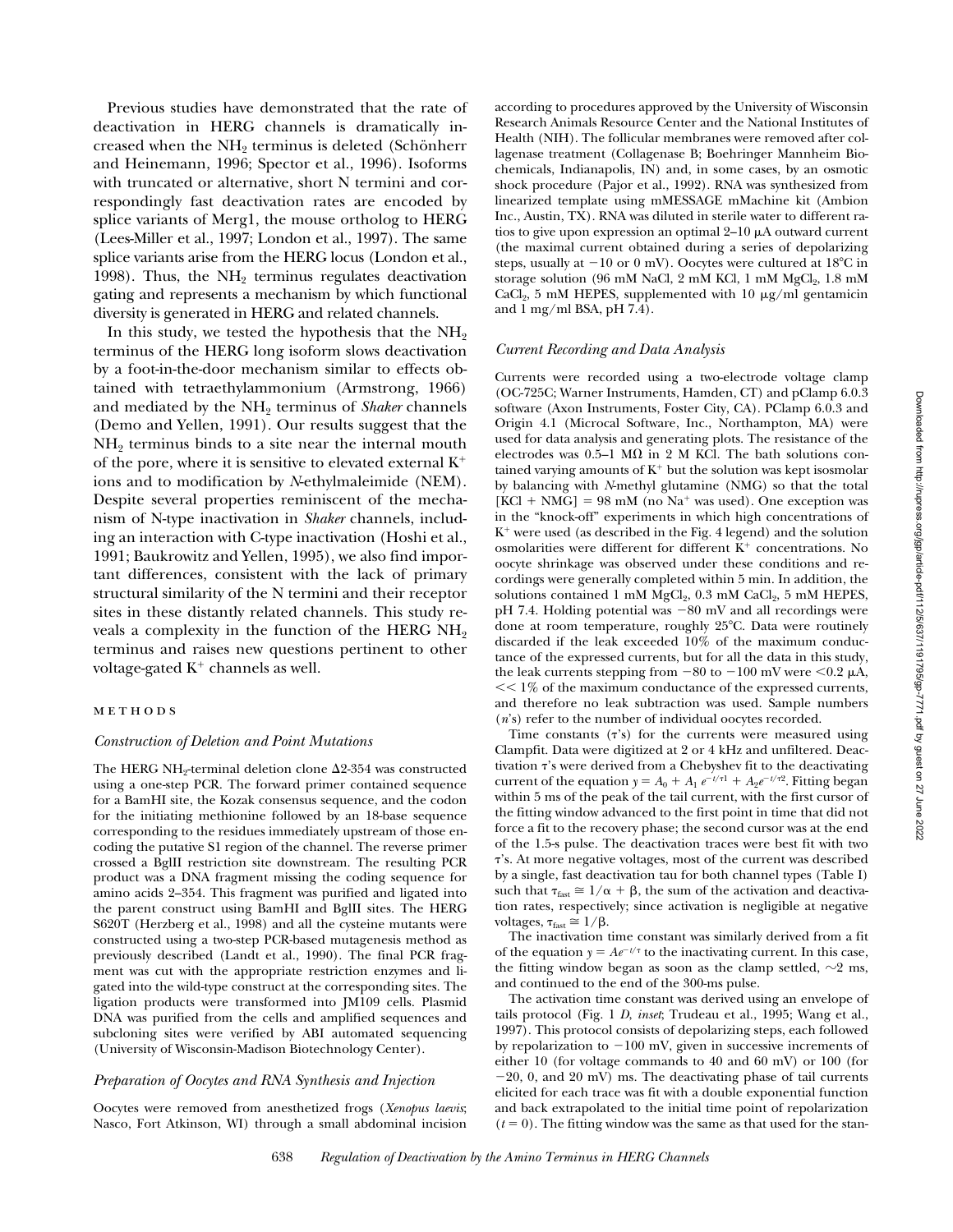TABLE I *Fraction of Fast Deactivating Component in the Tail Currents*

| V      | WT              | $\Delta$ 2-354  |
|--------|-----------------|-----------------|
| mV     |                 |                 |
| $-40$  | $0.24 \pm 0.04$ | $0.16 \pm 0.04$ |
| $-50$  | $0.33 \pm 0.05$ | $0.30 \pm 0.04$ |
| $-60$  | $0.46 \pm 0.05$ | $0.34 \pm 0.05$ |
| $-70$  | $0.58 \pm 0.05$ | $0.47 \pm 0.04$ |
| $-80$  | $0.73 \pm 0.04$ | $0.56 \pm 0.03$ |
| $-90$  | $0.82 \pm 0.03$ | $0.68 \pm 0.02$ |
| $-100$ | $0.85 \pm 0.02$ | $0.76 \pm 0.02$ |
| $-110$ | $0.89 \pm 0.03$ | $0.84 \pm 0.02$ |
| $-120$ | $0.90 \pm 0.02$ | $0.92 \pm 0.02$ |

Tail currents are fit with double exponential function  $y = A_0 + A_f e^{-t/\tau f}$  $A_s e^{-t/\tau s}$ . Percentage of fast component is calculated as  $A_f/(A_f + A_s)$ .

dard tail current protocol described above for deactivation. The current measured at  $t = 0$  is assumed to be proportional to the total number of channels that have undergone the transition from the closed to the open state. The resulting values were plotted against the duration of depolarization and fitted to a single exponential function to obtain the time constant of activation. These activating currents are actually sigmoidal in nature and so the fit to a single exponential represents a simplifying approximation.

#### *Chemical Modification of Cysteine Mutants*

5 mM NEM (Sigma Chemical Co., St. Louis, MO) was added to the bath solution after one control recording under the two-electrode voltage clamp configuration. The final concentration achieved in the bath solution was  ${\sim}2$  mM. Before subsequent recordings, oocytes were bathed for 15 min to allow the reagent to permeate the membrane. Oocytes were held at  $-80$  mV during the incubation period.

# results

## *The NH2 Terminus Slows Deactivation and Promotes C-Type Inactivation*

The amino  $(NH<sub>2</sub>)$  terminus of HERG has multiple effects on macroscopic gating parameters. Using a deletion mutant lacking most of the sequence preceding the S1 domain ( $\Delta$ 2-354), we confirmed previous reports that removing the  $NH<sub>2</sub>$  terminus increases the deactivation rate (Spector et al., 1996; Schönherr and Heinemann, 1996). Fig. 1 *A* shows families of deactivating currents from wild-type HERG and  $\Delta$ 2-354 channels. Comparison of these currents shows that both recovery from inactivation and deactivation are much faster in  $\Delta$ 2-354 (Fig. 1, *A* and *B*). To quantitate the differences in deactivation rates, the time constants  $(\tau's)$ of deactivation are extracted from a double exponential fit to the decaying phase of the tail current. The plot shows that both time constants are  $\sim$ 10-fold reduced when the  $NH<sub>2</sub>$  terminus is deleted, reflecting a corresponding increase in deactivation rate (Fig. 1 *C*; see METHODS). Thus, the  $NH<sub>2</sub>$  terminus slows the deac-

tivation process in wild-type channels. In contrast, the activation rates measured using an envelope of tails protocol (see METHODS) are not significantly altered by the  $NH_2$  terminus deletion (Fig. 1 *D*), indicating that neither the free energy of the closed state nor the energy of the activation barrier is affected by the  $NH_2$  terminus. This specific effect on deactivation rate suggests that, during activation, the  $NH<sub>2</sub>$  terminus interacts selectively with the open state, lowering its free energy. Since the channel cannot close until the  $NH<sub>2</sub>$  terminus dissociates, the overall rate of deactivation is slowed.

The  $NH<sub>2</sub>$  terminus also modulates the inactivation rate. When the  $NH<sub>2</sub>$  terminus is deleted, C-type inactivation is slowed and is less complete than in wild-type channels (Fig. 2, *A* and *B*). This result indicates that the  $NH<sub>2</sub>$  terminus promotes and stabilizes C-type inactivation by lowering the energy barrier of the transition between the open and inactivated states and by lowering the free energy  $(\Delta G)$  of the C-type–inactivated state relative to the open state. The  $NH<sub>2</sub>$  terminus stabilizes the inactivated state by an average of  $-0.67$  kcal/mol  $\pm$ 0.14 (mean  $\pm$  SD) relative to the open state without changing the voltage dependence of inactivation (Fig. 2 *C*, see legend for calculation of  $\Delta G$ ). Consistent with more complete steady state inactivation, the normalized current–voltage relation shows less outward current (more inward rectification) in the wild-type channel compared with  $\Delta 2$ -354 at more positive voltages (Fig. 2 *D*). At more negative voltages, the wild-type current is larger, as predicted by the slower deactivation and stabilization of the open state by the  $NH<sub>2</sub>$  terminus (compare Fig. 1). The stabilization of the C-type–inactivated state and the slowing of deactivation are reminiscent of N-type inactivation in *Shaker*-related channels, in which both effects are attributed to a pore-binding mechanism by the  $NH_2$ -terminal domain (Hoshi et al., 1990, 1991; Zagotta et al., 1990; Baukrowitz and Yellen, 1995).

#### *Modulation of Deactivation by the NH<sub>2</sub> Terminus Is Not Due to Stabilization of Inactivation*

By lowering the free energy of the inactivated state, the  $NH<sub>2</sub>$  terminus might be expected slow the rate of recovery from inactivation and, by mass action, the apparent rate of deactivation. In this way, all effects of the  $NH<sub>2</sub>$ terminus could be attributable to the stabilization of the inactivated state, with no need to invoke an additional mechanism for the slowing of deactivation. To distinguish such an apparent rate change from a direct effect on the deactivation transition, we measured changes in the deactivation time constants brought about by removing the  $NH<sub>2</sub>$  terminus in channels lacking C-type inactivation (S620T; Herzberg et al., 1998). As shown in Fig. 3 *A*, the deactivation rate increases when the  $NH_2$  terminus is removed from the S620T mutant. The differences in deactivation  $\tau$ 's caused by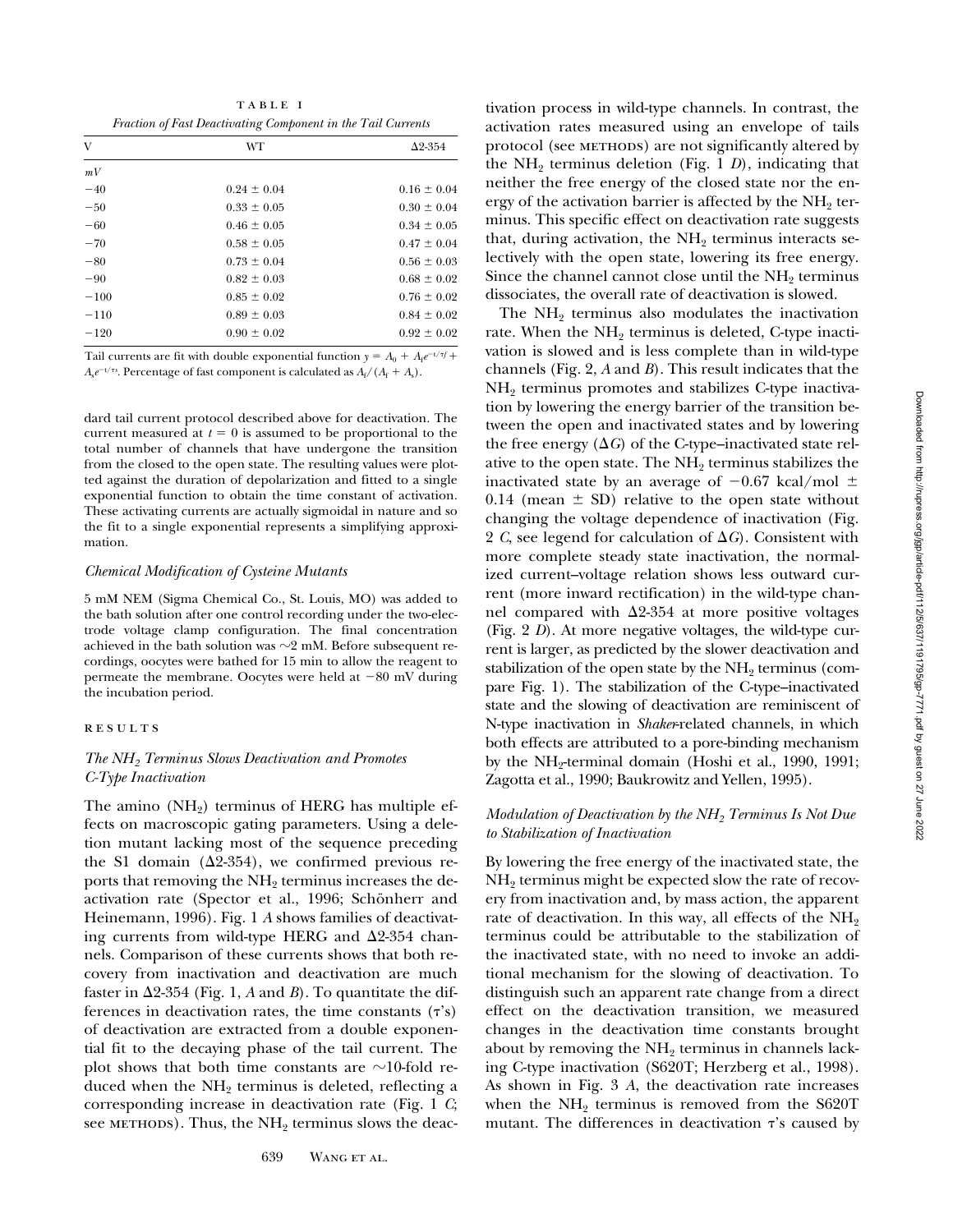

FIGURE 1. The HERG  $NH<sub>2</sub>$  terminus slows deactivation but does not alter activation kinetics. (*A*) Families of tail currents from HERG wild-type (WT) and N deletion ( $\Delta$ 2-354) channels. Channels were allowed to fully activate and inactivate during a 3-s depolarizing pulse to 60 mV, only part of which is shown  $(\Delta)$ ; during a subsequent step to potentials ranging from  $-120$  to  $-40$  mV  $(\diamondsuit)$ , currents recovered from inactivation, and then deactivated. The holding potential was  $-80$ mV. The zero current level is indicated by the dashed line. (*B*) Scaled tail currents evoked by a  $-100$ -mV repolarizing pulse from the experiment in *A* show that  $\Delta 2$ -354 channels deactivate faster than WT channels. (*C*) Fast (*top*) and slow (*bottom*) deactivation time constants obtained from double exponential fits to the closing phase of the tail currents plotted vs. repolarizing voltage values (see METHODS) for wild-type and  $\Delta$ 2-354 channels (*n*)  $\geq 10$ ). Each point represents the mean, and the error bars are SEM for this and all subsequent figures. (*D*) Activation time constants for WT and  $\Delta 2$ -354 channels are plotted for different voltages. There is no significant difference between these values for WT and  $\Delta 2$ -354 channels (*P*  $\geq$ 0.58 at confidence interval of 0.05 in one-way analysis of variance test). Top inset shows a se-

ries of currents evoked by the envelope of tails protocol to measure time-dependent increases in conductance, as described in methods, with a step to 40 mV (Trudeau et al., 1995; Wang et al., 1997); bottom inset shows exponential fit to resulting conductance vs. time plot  $(n = 6)$ .

removal of the  $NH<sub>2</sub>$  terminus are indistinguishable from those in the wild-type background (Fig. 3 *B*). This result indicates that regulation of the apparent deactivation rate by the  $NH<sub>2</sub>$  terminus is a direct effect on channel closing and can occur even when the inactivation mechanism is disabled.

Α.

## *Modulation of Deactivation by the NH2 Terminus Is Sensitive*  to Elevated [K]<sub>o</sub>

We tested the hypothesis that the  $NH<sub>2</sub>$  terminus in HERG slows deactivation by binding to the internal mouth of the pore. Based on this hypothesis, the  $NH<sub>2</sub>$ terminus is expected to lie along the permeation pathway, and the deactivation rate should be sensitive to increases in  $K^+$  influx that destabilize the NH<sub>2</sub> terminus residency there (compare Armstrong, 1966; MacKinnon and Miller, 1988). Fig. 4 *A* shows that deactivation rate increases with elevated external potassium  $([K^+]_0)$ . This is shown quantitatively as a gradual decrease in the value of the deactivation time constants as  $[K^+]$ <sub>o</sub> is elevated, an effect not observed when the NH<sub>2</sub> terminus is deleted and thus attributed to disruption of the  $NH<sub>2</sub>$  terminus action rather than nonspecific effects of changes in osmolarity (Fig. 4 *B*). Plotting the fractional change in the rate of deactivation  $(1/\tau)$  as a function of  $[K^+]_0$  reveals a sharp dose–response relationship with a  $K_{1/2}$  of 130.48  $\pm$  2.16 mM and a Hill coefficient of  $5.36 \pm 0.69$  (Fig. 4 *C*). This destabilization could occur by an allosteric modification of the  $NH<sub>2</sub>$ terminus binding site by elevated external  $K^+$  ions, or by a "knock-off" effect whereby permeating  $K^+$  ions directly destabilize the binding of the NH<sub>2</sub> terminus. The value of the Hill coefficient obtained together with the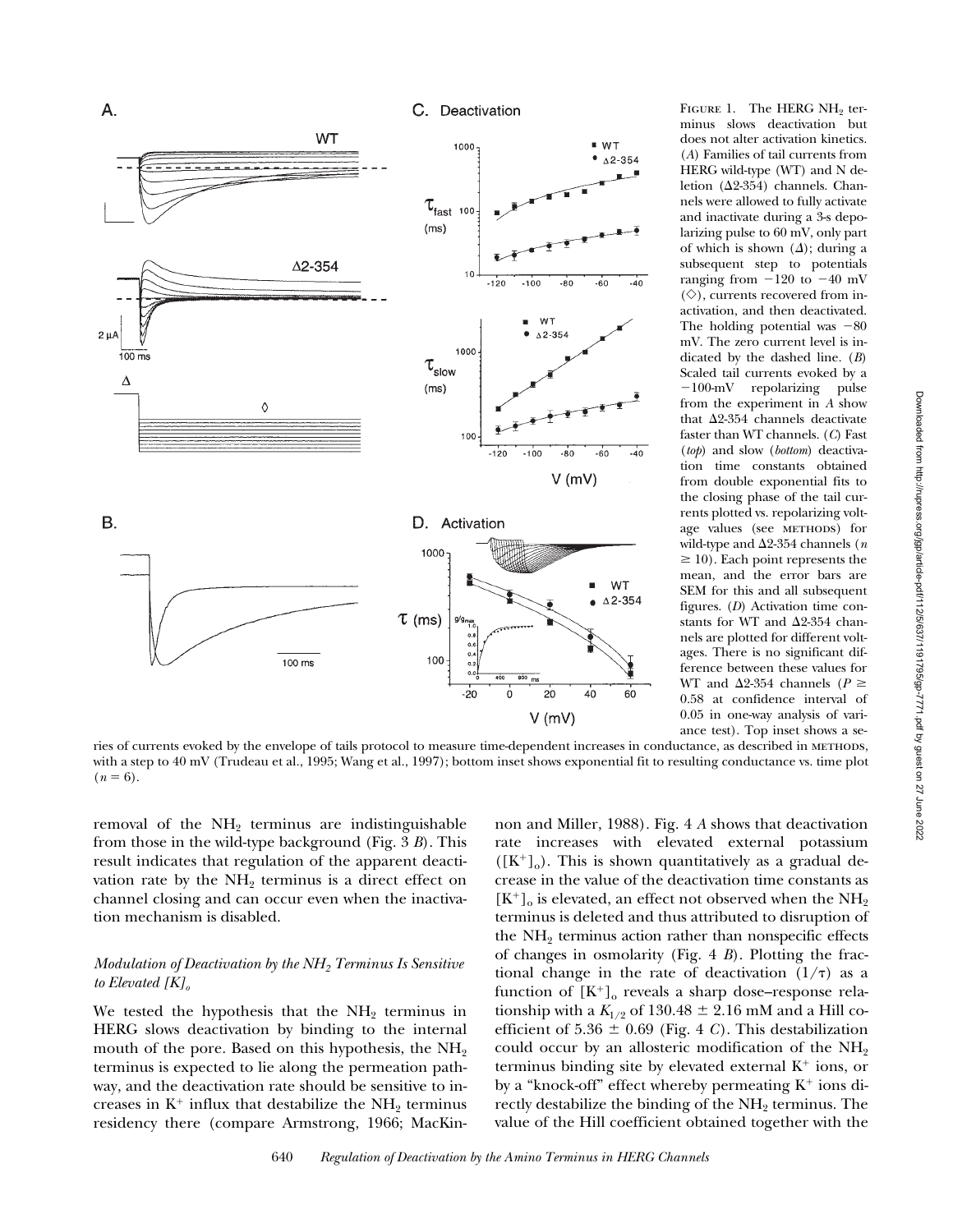

FIGURE 2. The HERG  $NH<sub>2</sub>$  terminus promotes C-type inactivation. (*A*) Inactivating current traces scaled to the peak current from WT and  $\Delta 2$ -354 channels generated using the three-pulse protocol: channels are allowed to fully activate and inactivate during a 3-s prepulse to 60 mV; a subsequent, brief repolarizing pulse to  $-100$  mV allows channels to recover; near the peak of this tail current before deactivation becomes apparent, a third pulse to one of a range of voltages is given to drive channels from the open into the inactivated state (40 mV for the traces shown). The repolarizing pulse is 35 ms in duration for WT, 15 ms for  $\Delta 2$ -354. (Based on our fits, we calculate that recovery is  $99.02 \pm 0.72\%$ ,  $n = 14$ , complete for WT and  $99.50 \pm 0.29\%$ ,  $n =$ 8 complete for  $\Delta 2$ -354 at the peak of the tail current; i.e., end of recovery phase. This was determined by fitting the recovery phase of the tail currents with a single exponential of the form *y*  $= A_0 + Ae^{-t/\tau}$ . The fit, which in most cases followed very closely to the peak currents, was extended beyond the peak to a plateau. The current level of the plateau was considered to represent the full recovery from inactivation. The amplitude of the peak tail current was normalized to this value to give the percent-

age of recovery, the mean values for which are reported above.) Thus, an inactivating current is measured in relative isolation from other kinetic components. Arrowheads point to the steady state inactivation level of WT and  $\Delta$ 2-354 channels. The dashed line indicates the zero current level. The capacitance artifact  $(\sim 2 \text{ ms})$  ends at the arrow. Capacitance artifacts are also shown at the beginning of the tail currents upon repolarization. (*B*) Currents from *A* scaled to peak and minimum to show the difference in time course. Time constants extracted from single exponential fits are shown along with the error of the fit. The arrow corresponds to the settling of the clamp as shown in *A*. (*C*) Inactivation time constants extracted from single exponential fits to the inactivating current illustrated in *A* are plotted at different voltages  $(n \ge 10)$ . (*D*) Change in free energy as a function of voltage shows that deletion of the NH<sub>2</sub> terminus increases the free energy of the inactivated state relative to the open state ( $n = 6$ ). The free energy change associated with open to inactivated transition can be calculated as  $\Delta G_{\text{O}\leftrightarrow\text{I}} = -RT\text{ln}(I/O) = RT\text{ln}(O/I)$ , where  $\Delta G$  is the difference in free energy between the open and closed states. I and O are the fraction of channels in the inactivated and open states, respectively, *R* is the gas constant and *T* is the temperature. The fraction of open and inactivated channels are measured from the inactivation current as illustrated in the inset: the instantaneous outward current level, indicated as *b*, reflects the total number of channels that are open and ready to undergo the open to inactivated transition. The value for *b* is determined by fitting the inactivating current with a single exponential function and extrapolating back to the moment of the voltage change; the fit departs from the recorded current during the capacitive artifact, which has a duration of  $\sim$ 2 ms. The steady state current level (the channels remaining in O) is indicated as *a*. Thus, the number of inactivated channels can be calculated as  $(b - a)$ . Then, at any given voltage,  $\Delta G_{O \leftrightarrow I} = R T ln (O/I) = R T ln [b/(b - a)]$ . The example shown is a  $\Delta 2$ -354 current. (*E*) Normalized steady state outward current–voltage relationships for WT and  $\Delta 2-354$  channels ( $n = 6$ ). All outward currents are normalized to the maximal tail current level evoked at  $-100$  mV subsequent to a 3-s step to 60 mV, which represents the channel expression level for each oocyte assuming the same single-channel conductance for the two constructs.

associated error range suggest that a minimum of five or six  $K^+$  ions are required for this effect.

The increase in deactivation rate is consistent with the interpretation that elevated  $K^+$  destabilizes the binding of the  $NH<sub>2</sub>$  terminus. At saturating  $K<sup>+</sup>$  concentrations, this corresponds to a destabilizing energy of 0.55 kcal/mol at  $-100$  mV, as follows: the change in free energy for the transition from the closed to the open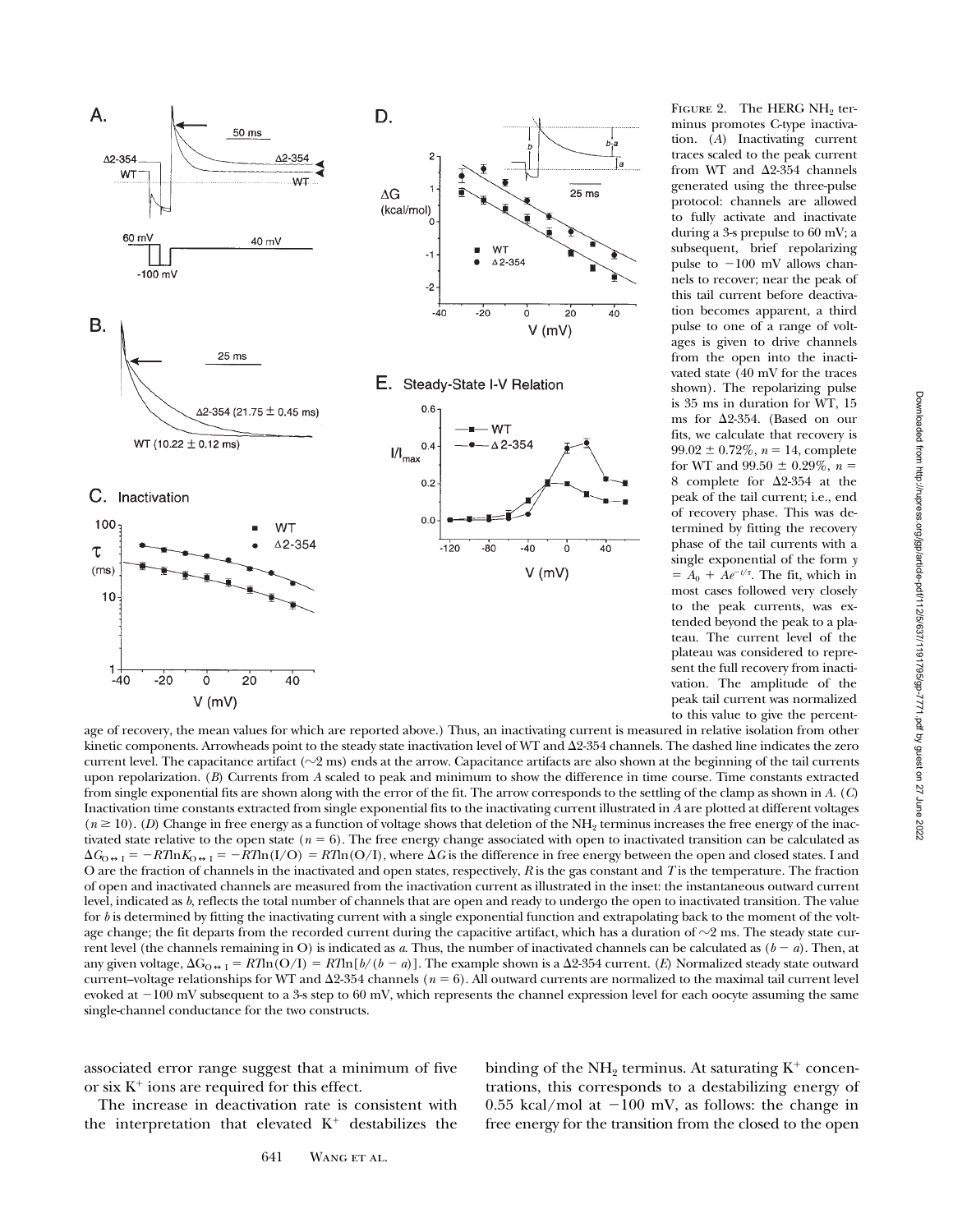

**B.** Deactivation



FIGURE 3. NH<sub>2</sub> terminus regulation of deactivation is independent of the inactivation process. (*A*) Scaled outward currents from S620T and S620T  $\Delta$ 2-354 channels show that deleting the NH<sub>2</sub> terminus increases deactivation rate even in the absence of C-type inactivation. (*B*) Fast and slow deactivation time constants for WT  $(n \ge 10)$ ,  $\Delta 2\text{-}354$   $(n \ge 10)$ ,  $S620T$   $(n = 6)$ , and  $S620T\Delta 2\text{-}354$   $(n = 6)$ 6) channels showing that the change in deactivation rate due to deletion of the  $NH<sub>2</sub>$  terminus is the same in the absence of C-type inactivation as in the wild-type background.

conformations is  $\Delta G = -RT \ln K = RT \ln(\beta/\alpha)$ , where *K* is the equilibrium constant for the transition, and  $\alpha$  and  $\beta$  are the activation and deactivation rates, respectively. The disruption of the  $NH<sub>2</sub>$  terminus action caused by elevating external K<sup>+</sup> ("high K<sup>+</sup>" = 150 mM) is determined relative to the free energy values of the wild-type channels and  $\Delta$ 2-354 channels in control solutions:

$$
\Delta G_{\text{WT}} = -RT \ln K_{\text{WT}} = RT \ln (\beta/\alpha)_{\text{WT}}
$$

$$
\Delta G_{\Delta 2 \cdot 354} = -RT \ln K_{\Delta 2 \cdot 354} = RT \ln (\beta/\alpha)_{\Delta 2 \cdot 354}
$$

$$
\Delta G_{\text{high K}^+} = -RT \ln K_{\text{high K}^+} = RT \ln (\beta/\alpha)_{\text{high K}^+}
$$

 $\beta \approx 1/\tau_{\text{fast}}$  since  $\tau = 1/(\alpha + \beta)$ ,  $\alpha$  is negligible at  $-100$ mV and 85% of the deactivation current is described by the fast time constant (see Table I and METHODS). The change in free energy caused by deleting the  $NH<sub>2</sub>$  terminus can be calculated as follows:

$$
\Delta G_{\text{WT}} - \Delta G_{\Delta 2 \cdot 354} = -RT \text{ln} \left( \beta_{\text{WT}} / \beta_{\Delta 2 \cdot 354} \right)
$$
  
=  $RT \text{ln} \left( \tau_{\text{WT}} / \tau_{\Delta 2 \cdot 354} \right)$   
= (1.996) (298) [ln (141.98/21.32)]  
= 1.10 kcal/mol.

The destabilizing effect caused by elevated external  $K^+$  is:

$$
\Delta G_{\text{WT}} - \Delta G_{\text{high K}^+} = -RT \ln \left( \beta_{\text{WT}} / \beta_{\text{high K}^+} \right)
$$

$$
= RT \ln \left( \tau_{\text{high K}^+} / \tau_{\text{WT}} \right)
$$

 $= (1.996) (298)$  [ln  $(141.98/60.50)$ ]

 $= 0.55$  kcal/mol.

The saturated deactivation rates are consistent with a destabilization of  $NH<sub>2</sub>$  terminus binding to its receptor site by approximately 50%, or 0.55 kcal/mol.

## *Modification of G546C in the S4–S5 Linker Phenocopies the NH2 Terminus Deletion*

We tested the hypothesis that the HERG  $NH<sub>2</sub>$  terminus interacts with the S4–S5 linker in a manner analogous to the interaction of the *Shaker* NH<sub>2</sub> terminus with the corresponding residues at the internal mouth of the pore. We used the substituted cysteine modification approach to interfere with binding, and assayed for a deactivation phenocopy of  $\Delta 2$ -354 (Fig. 5). At several sites, introduction of a cysteine increased deactivation rates (Fig. 5 *A*, *open bars*). Deactivation rates of mutants R541C, S543C, G546C, and A547C were not significantly different from those of wild type (Fig. 5 *A*, *filled bars*), information important in ruling out the possibility that subsequent modification simply enhances a mutant effect introduced by the cysteine. Of these cysteine mutants with wild-type deactivation kinetics, only G546C showed significant alteration of deactivation rate when modified by NEM (Fig. 5, *B* and *C*). A comparison of deactivation  $\tau$ 's indicates that modification of G546C mimics the effect of  $\Delta 2$ -354 (Fig. 5 *D*). When G546C is combined with the  $\Delta$ 2-354, no further modulation of deactivation  $\tau$ 's are observed with NEM modification, indicating that modification of the S4–S5 linker and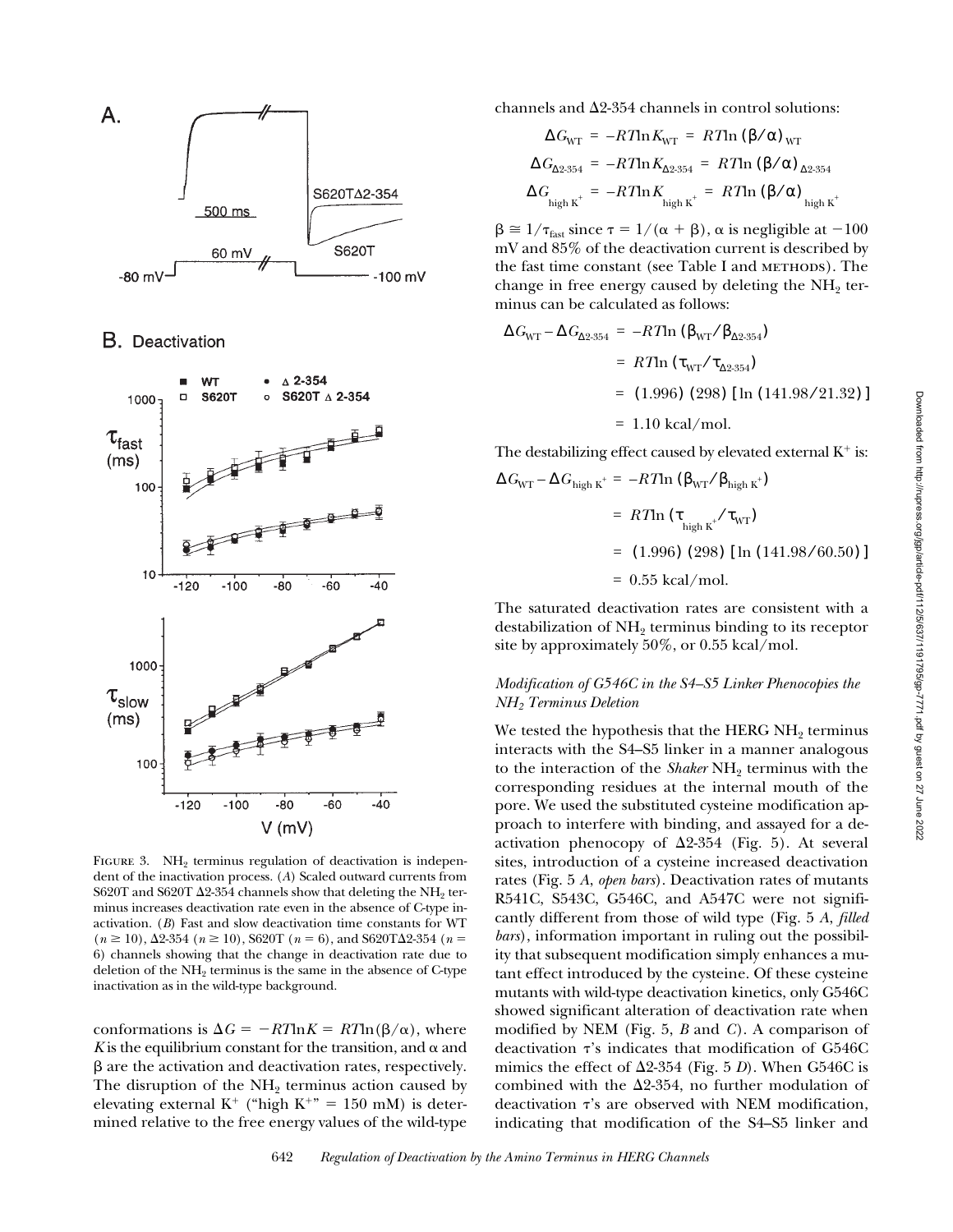

**B.** Deactivation Time Constant



C. Fractional Change in Deactivation Rate



vated external  $K^+$ . (*A*) Scaled tail currents from WT channels in 5, 150, and 200 mM external K<sup>+</sup>. Currents were evoked at  $-100$  mV subsequent to a 3-s step to 60 mV. (*B*) Deactivation time constants at various external K<sup>+</sup> concentrations for both WT ( $n = 6$ ) and  $\Delta 2$ -354 ( $n = 5$ ) channels for tail currents evoked as described in *A*. Tail currents were fit with a single exponential function in this case because, at  $-100$  mV, the fast component accounts for  $>90\%$  of the current. (*C*) The change in deactivation rate  $(1/\tau)$  with increasing external  $K^+$  exhibits a saturating dose–response behavior with a Hill coefficient of  $5.36 \pm 0.69$ . At  $-100$  mV, the forward (activation) rate is negligible and most of the deactivating current is described by the fast deactivation  $\tau$  (Table I) so the deactivation rate  $\approx 1/\tau_{\text{fast}}$ . As shown, deactivation rate increased in a dosedependent manner with increased external  $K^+$  ions. These data

deletion of the  $NH<sub>2</sub>$  terminus disrupt the same process. The wild-type HERG channel was unaffected by the NEM treatment (Fig. 5 *D*), indicating that endogenous cysteines, even if modified by NEM, play no role in deactivation kinetics. Modification of G546C also slows C-type inactivation to the same extent as does HERG  $\Delta$ 2-354 (Fig. 5 *E*). These data show that the ability of the  $NH<sub>2</sub>$  terminus to slow deactivation and promote C-type inactivation is disrupted by modification of G546C and they suggest that regulation of these gating processes under normal circumstances involves an interaction between the  $NH<sub>2</sub>$  terminus and the S4–S5 linker.

## *A Small Deletion Distinguishes Domains Regulating Deactivation and Inactivation*

Our initial attempts to localize the domain regulating control of deactivation led to the surprising result that different regions of the  $NH<sub>2</sub>$  terminus were responsible for controlling deactivation and inactivation. Based on the location of a convenient restriction site and a meeting report of a small deletion increasing deactivation rate (Schönherr et al., 1997), we generated a construct lacking amino acid residues  $2-12$  ( $\Delta$ 2-12; Fig. 6 *A*). We found that the deactivation rates of  $\Delta 2$ -12 and  $\Delta 2$ -354 were indistinguishable (Fig.  $6 B$ ). In contrast,  $\Delta 2$ -12 did not exhibit the dramatic slowing of inactivation characteristic of  $\Delta 2$ -354 (Fig. 6 *C*). This result suggests that the extreme NH<sub>2</sub> terminus is required for the slowing of deactivation, but not for the promotion of C-type inactivation. However, as shown in the previous figure, modification of G546C in the S4–S5 loop disrupts both processes, as if they both depend on the binding of the  $NH<sub>2</sub>$  terminus to a site near that region (compare Fig. 5, *D* and *E*).

# discussion

## *Similarities between NH2 Terminus Regulation of Deactivation in HERG and N-Type Inactivation in Shaker*

The goal of this study was to explore the mechanism by which the  $NH<sub>2</sub>$  terminus modulates deactivation rate in HERG channels. We tested the hypothesis that the NH<sub>2</sub> terminus slows deactivation by a foot-in-the-door mech-FIGURE 4. Deactivation rate in HERG channels increases with ele-<br>anism similar to N-type inactivation in Shaker (Demo

were fitted with the Hill equation:  $\ln[(1 - S)/S] = -n(\ln K - \ln L)$ , where  $S' = S/S<sub>0</sub>$  is the fraction of sites occupied by the ligand, *S* is the number of sites occupied,  $S<sub>o</sub>$  is the total number of sites available, *K* is the dissociation constant of the ligand, *L* is the ligand concentration, and  $n$  is the Hill coefficient. We determine  $S'$  using the formula  $(k - k_5)/(k_{300} - k_5)$ , where *k* is the deactivation rate  $(1/\tau \text{ at } -100 \text{ mV})$  at any given external potassium concentration,  $k_5$  is the rate at 5 mM  $[K]_0$ , and  $k_{300}$  the rate at 300 mM  $[K]_0$ . The *S'* values at different  $[K]_o$  (i.e.,  $L$ ) were plotted as fractional increase of deactivation rate in *C*. The resulting sigmoidal dose–response curve was then fitted with the Hill equation indicated above to obtain the Hill coefficient.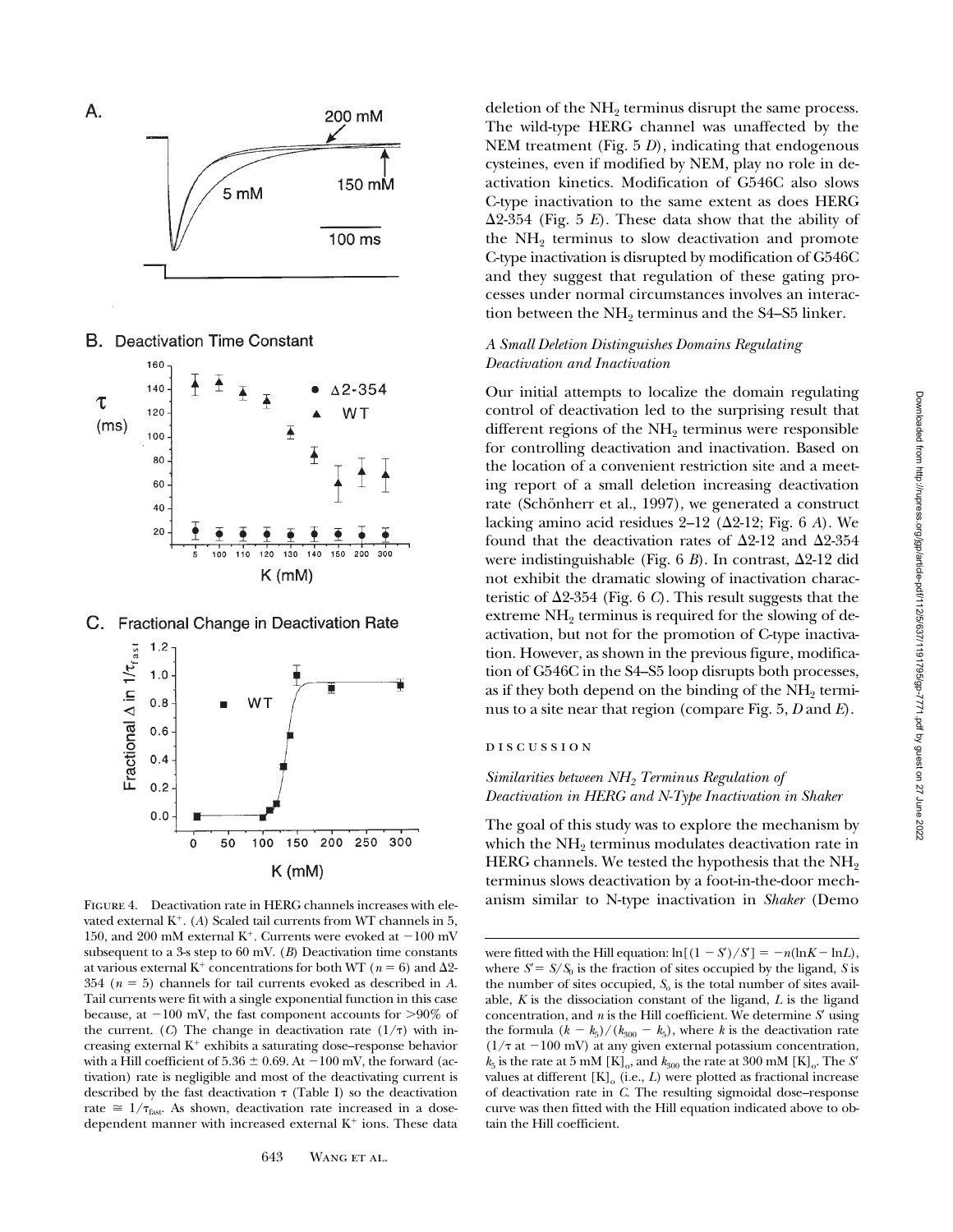





D. Deactivation Time Constants







FIGURE 5. NEM modification of the S4–S5 linker mimics the NH<sub>2</sub> terminus deletion. (*A*) Deactivation rates for cysteine substitutions at each position within the S4–S5 linker region. The open bars with the asterisks indicate the positions where cysteine substitution significantly speeds deactivation rate ( $n \geq 3$  for each mutant). Note that deactivation rate is not significantly altered by G546C. (*B*) Fractional change of deactivation rate by NEM modification for all the cysteine substitutions. Positive numbers indicate increased rate. \*Dramatic effect on the G546C mutant. (*C*) Families of tail currents from G546C channels before and after NEM modification. (*D*) Summary of effects of NEM modification on WT, G546C, and G546C  $\Delta$ 2-354 channels. Time constants were determined by fitting tail currents to a single exponential function because, at  $-100$  mV, the fast component accounts for .90% of the current. The first pair of bars indicates that NEM modification does not significantly affect deactivation time constants for wild-type channels. The second set of bars shows marked effect of NEM modification on G546C mutant. The third set of bars shows that modification of G546C  $\Delta$ 2-354 does not further accelerate the deactivation rate, indicating that NEM and deletion of the NH<sub>2</sub> terminus disrupt the same process (*n*  $= 6$  for each construct). (*E*) Inactivation time constants measured from G546C channels show that modification of the S4–S5 linker results in slower C-type inactivation  $(n = 7)$ .

and Yellen, 1991) and block in  $K^+$  channels by tetraethylammonium and its derivatives (Armstrong, 1969, 1971), which also slow deactivation. We found that the ability of the  $NH<sub>2</sub>$  terminus to slow deactivation was reduced by elevating external  $K^+$  concentration consistent with a 50% reduction of the free energy of binding of the NH<sub>2</sub> terminus and a knock-off effect by which  $K^+$ influx disrupts the binding of the  $NH<sub>2</sub>$  terminus to the internal mouth of the pore.

We asked whether the S4–S5 loop serves as a binding site for the NH<sub>2</sub> terminus, as it does in *Shaker* channels (Isacoff et al., 1991; Holmgren et al., 1996), by covalently modifying cysteine residues introduced within this region. Modification of one such mutant (G546C), which itself had a wild-type phenotype, produced a phenocopy of  $\Delta$ 2-354, as if the cysteine modification introduced a steric hindrance to the binding of the  $NH<sub>2</sub>$ terminus. In these ways, the regulation of deactivation by the  $NH<sub>2</sub>$  terminus in HERG bears considerable similarity to N-type inactivation in *Shaker* channels.

## *Differences between NH2 Terminus Regulation of Deactivation in HERG and N-Type Inactivation in Shaker*

Despite the similarities with N-type inactivation in *Shaker*, several other aspects of  $NH<sub>2</sub>$  terminus function appear to be specific to the regulation of deactivation in HERG. Inactivation in HERG occurs by a single exponential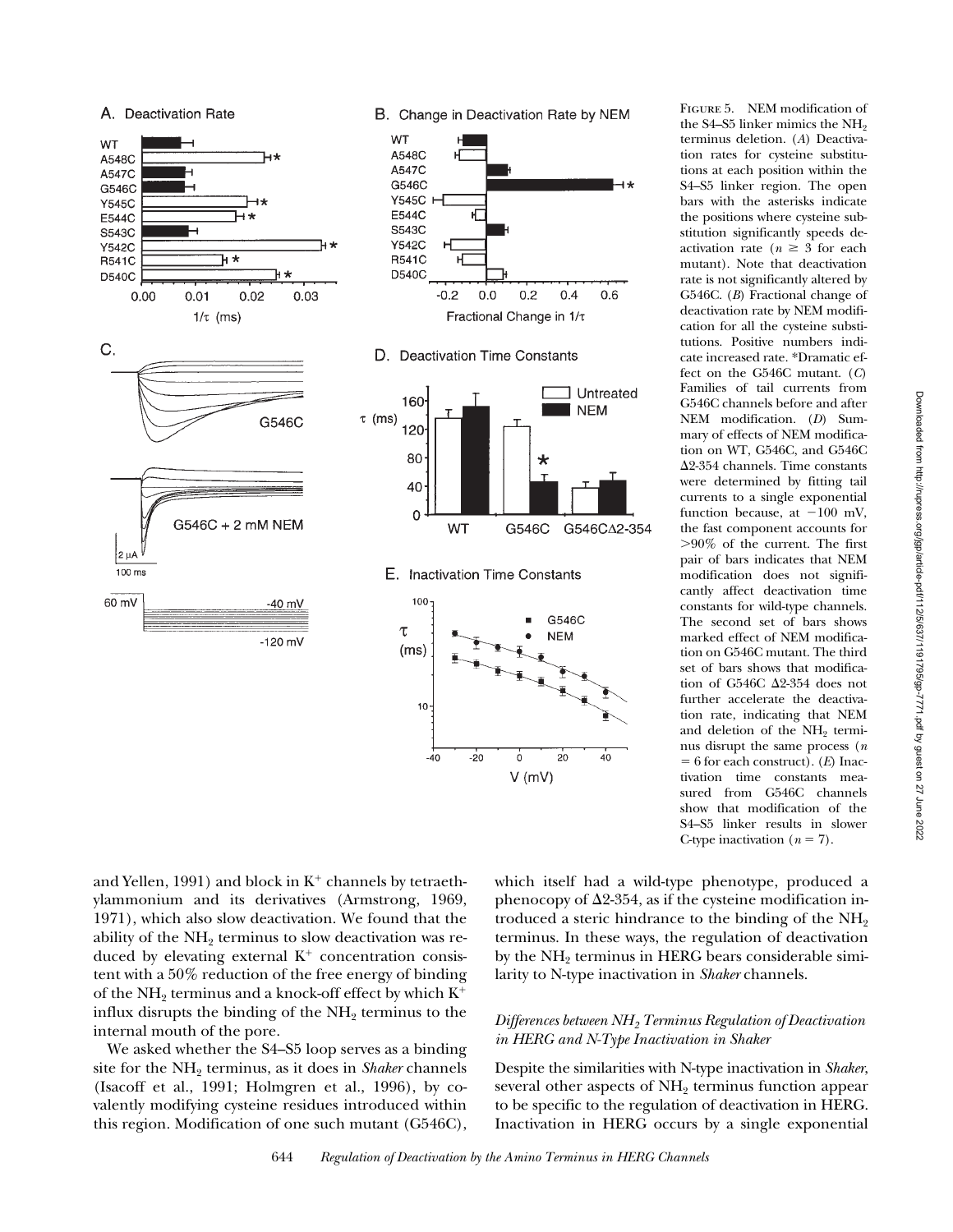

process and is essentially removed by point mutations affecting C-type inactivation (Smith et al., 1996; Suessbrich et al., 1997; Herzberg et al., 1998). As is apparent in Fig. 3 *A*, there is no sign of residual N-type inactivation when C-type inactivation is removed, even though the modulation of deactivation by the  $NH<sub>2</sub>$  terminus remains intact in these mutant channels. Nor is there any indication of block, which would be associated with an increase in current amplitude when the  $NH<sub>2</sub>$  terminus is removed. Thus, the  $NH<sub>2</sub>$  terminus stabilizes the open state by a mechanism that apparently does not involve block and yet is sensitive to an increase in the concentration of the permeant species (see Scheme II, where  $O_N$  is a conducting state bound by the NH<sub>2</sub> terminus). If the destabilization of the  $NH<sub>2</sub>$  terminus by increased extracellular  $K^+$  is indeed due to increased ion flux through the pore, this implies that pore occlusion is not a requirement for the knock-off effect. Single channel studies may be required to fully resolve this point.

$$
C_1 \longrightarrow C_2 \longrightarrow \dots \longrightarrow C_n \longrightarrow O \longrightarrow O_N \longrightarrow I
$$
\n
$$
\longrightarrow \dots \longrightarrow C_n \longrightarrow \dots \longrightarrow O_N \longrightarrow I
$$
\n
$$
\longrightarrow \dots \longrightarrow \dots \longrightarrow O_N \longrightarrow I
$$
\n
$$
\longrightarrow \dots \longrightarrow O_N \longrightarrow I
$$
\n
$$
\longrightarrow \dots \longrightarrow O_N \longrightarrow I
$$
\n
$$
\longrightarrow \dots \longrightarrow O_N \longrightarrow I
$$
\n
$$
\longrightarrow \dots \longrightarrow O_N \longrightarrow I
$$
\n
$$
\longrightarrow \dots \longrightarrow O_N \longrightarrow I
$$
\n
$$
\longrightarrow \dots \longrightarrow O_N \longrightarrow I
$$
\n
$$
\longrightarrow \dots \longrightarrow O_N \longrightarrow I
$$
\n
$$
\longrightarrow \dots \longrightarrow O_N \longrightarrow I
$$
\n
$$
\longrightarrow \dots \longrightarrow O_N \longrightarrow I
$$
\n
$$
\longrightarrow \dots \longrightarrow O_N \longrightarrow I
$$
\n
$$
\longrightarrow \dots \longrightarrow O_N \longrightarrow I
$$
\n
$$
\longrightarrow \dots \longrightarrow O_N \longrightarrow I
$$

The deactivating tails of wild-type HERG channels exhibit two time constants, with the slower of the two more steeply voltage dependent (Fig. 1 *C*). By analogy with the voltage-dependent block of  $Ca^{2+}$ -activated K<sup>+</sup>channels by charybdotoxin (MacKinnon and Miller, FIGURE 6. Domains regulating deactivation and inactivation are spatially distinct within the NH<sub>2</sub> terminus. (*A*) Scaled tail currents from  $\Delta 2$ -12 and WT channels show that the small deletion increases deactivation rate. (*B*) Fast and slow deactivation time constants for WT ( $n > 10$ ),  $\Delta 2$ -354 ( $n > 10$ ), and  $\Delta 2$ -12 ( $n = 6$ ) channels indicate that the two deletions have similar effects on deactivation kinetics. (*C*) Inactivation time constants for HERG WT (*n* > 10), Δ2-354 (*n* > 10), and  $\Delta 2$ -12 ( $n = 6$ ) show that the small deletion does not significantly alter the inactivation rate  $(P > 0.6$  at 0.05 confidence interval for each voltage).

1988), at least part of the voltage dependence of this process may derive from the sensitivity of NH<sub>2</sub> terminus dissociation to changes in the  $K^+$  driving force. This would explain why such a steeply voltage-dependent component is not observed when the NH<sub>2</sub> terminus has been deleted. Based on Scheme II, the two time constants would be associated with transitions in the closing path. Deleting the  $NH<sub>2</sub>$  terminus could directly or allosterically affect both processes; alternatively, removing the stabilizing influence of the  $NH<sub>2</sub>$  terminus could speed subsequent transitions via mass action (more channels available to move from O to C or from C to a more remote C state at any given time). Further experiments will be required to distinguish among these and other possibilities.

Another argument that the HERG  $NH<sub>2</sub>$  terminus has a distinct mode of action compared with N-type inactivation is a difference in the stoichiometry of NH<sub>2</sub>-terminal action suggested by heteromeric assembly of isoforms of Merg1, the mouse ortholog to HERG (Lees-Miller et al., 1997; London et al., 1997). Merg1a is 96% identical to HERG, and their currents are indistinguishable when expressed in oocytes. Isoform Merg1b is identical in sequence to Merg1a except for its novel, short NH<sub>2</sub> terminus. Although they express poorly, homomeric Merg1b channels clearly exhibit a fast deactivation phenotype. When coexpressed, Merg1a and Merg1b heteromers exhibit fast deactivation rates that are similar to those of the Merg1b isoform expressed alone and  $\sim$ 10-fold faster than Merg1a deactivation (London et al., 1997). These results argue against a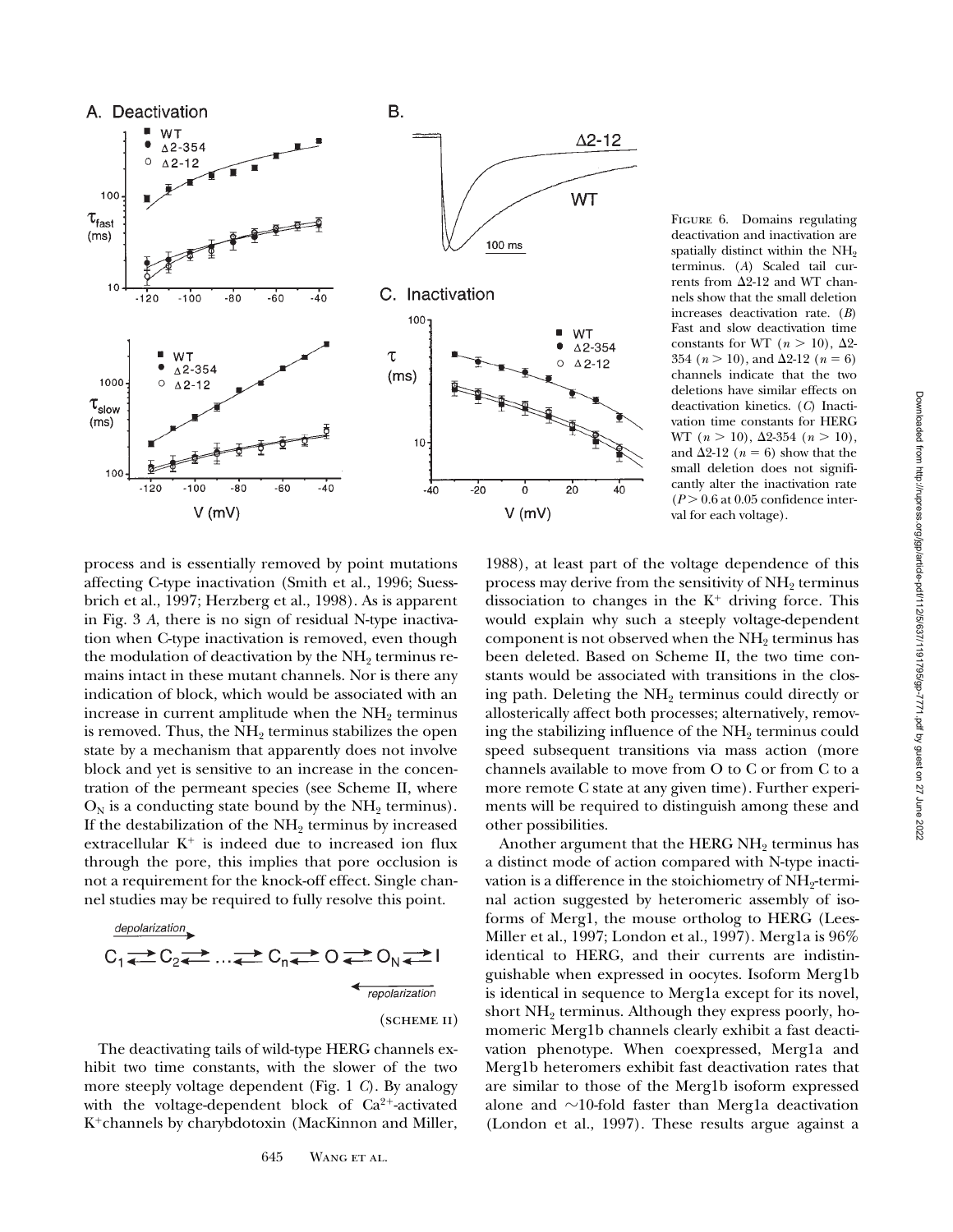*Shaker*-type ball-and-chain model, in which a single  $NH_2$ -terminal domain is required to mediate inactivation, and most (15/16) channels assembled from an equal mixture of *Shaker* wild-type and N-deleted subunits have at least one  $NH<sub>2</sub>$  terminus (MacKinnon et al., 1993). If the Merg1a  $NH<sub>2</sub>$  terminus acted by a similar mechanism, except that in this case the deactivation rate would be determined by the dissociation of the  $NH<sub>2</sub>$  terminus, then even a single Merg1a subunit in a tetrameric channel would slow deactivation; most of the channels, therefore, would exhibit the slow deactivation phenotype. Instead, the majority of Merg1a/1b channels exhibit the fast deactivation phenotype, arguing that more than one and possibly all four  $NH<sub>2</sub>$  termini are required to slow deactivation. Alternatively, a single short  $NH_2$  terminus may inhibit the slowing of deactivation by the longer  $NH<sub>2</sub>$  termini and provide a regulatory mechanism by which heteromeric association with Merg1b dominantly regulates deactivation kinetics. A similar mechanism has recently been attributed to the NIP domain, a region of a beta subunit that inhibits NH<sub>2</sub>-terminal function of the *Shaker* channels with which it coassembles (Roeper et al., 1998). Experiments addressing the stoichiometry of  $NH<sub>2</sub>$ -terminal function in HERG and Merg are currently under way.

#### *Functional Domains within the NH2 Terminus*

Our results also suggest that modulation of deactivation and inactivation require the involvement of different subdomains of the NH<sub>2</sub> terminus, in contrast to the apparent causal relationship for NH<sub>2</sub>-terminal block and enhancement of C-type inactivation in *Shaker* channels (Baukrowitz and Yellen, 1995). Thus, the mechanisms by which the  $NH<sub>2</sub>$  terminus regulates C-type inactivation in HERG and *Shaker* channels may differ. On the other hand, the promotion of C-type inactivation in

*Shaker* has been inferred from NH<sub>2</sub>-terminal deletions (Hoshi et al., 1990, 1991) and, to our knowledge, has never been directly attributed to the extreme  $NH<sub>2</sub>$  terminus or the "ball" domain peptide. This raises the possibility that different  $NH<sub>2</sub>$ -terminal domains regulate deactivation and C-type inactivation in *Shaker* as in HERG channels. It is interesting that the regulation of both deactivation and inactivation in HERG involve the  $NH<sub>2</sub>$  terminus and the S4–S5 loop, as if the interaction of these regions is essential for bringing both functional domains of the  $NH<sub>2</sub>$  terminus into proximity with their targets in the hydrophobic core.

Li et al. (1997) have described an oligomerization domain in HERG that mediates tetrameric assembly of the isolated  $NH<sub>2</sub>$  terminus in solution. Although this region has not been mapped within the  $NH<sub>2</sub>$  terminus, we can speculate that such an interaction might be important for the function of the  $NH<sub>2</sub>$  terminus in slowing deactivation. This finding is consistent with the model that more than one  $NH<sub>2</sub>$  terminus is involved in the deactivation process.

Our results suggest a mechanism by which a discrete domain within the  $NH<sub>2</sub>$  terminus slows deactivation by stabilizing the open state. This domain is separable from another region that promotes C-type inactivation. The binding of the  $NH<sub>2</sub>$  terminus to a region near the S4–S5 loop is essential for both interactions. Multiple  $NH<sub>2</sub>$  termini are apparently involved in regulating deactivation, although the nature of this coordinate action remains to be elucidated. Future functional and structural experiments will be required to fully understand the complexities by which the  $NH<sub>2</sub>$  terminus regulates various aspects of channel gating in homomeric and heteromeric channel assemblies.

*Original version received 10 June 1998 and accepted version received 21 September 1998.*

# references

- Armstrong, C.M. 1966. Time course of TEA induced anomalous rectification in the squid giant axons. *J. Gen. Physiol.* 50:491–503.
- Armstrong, C.M. 1969. Inactivation of the potassium conductance and related phenomena caused by quaternary ammonium ion injection in squid axons. *J. Gen. Physiol.* 54:553–575.
- Armstrong, C.M. 1971. Interaction of tetraethylammonium ion derivatives with the potassium channels of giant axons. *J. Gen. Phys-*

*iol.* 58:413–437.

- Baukrowitz, T., and G. Yellen. 1995. Modulation of  $K^+$  current by frequency and external  $[K^+]$ : a tale of two inactivation mechanisms. *Neuron*. 15:951–960.
- Demo, S.D., and G. Yellen. 1991. The inactivation gate of the *Shaker* K<sup>1</sup> channel behaves like an open-channel blocker. *Neuron*. 7: 743–753.

We thank Richard Schell and Heather Matthews for technical help, Drs. Ebru Aydar, Janet Branchaw, Robert Fettiplace, Craig January, Gareth Tibbs, and Zhengfeng Zhou for their comments on a previous version of the manuscript, and Dr. Cynthia Czajkowski for advice on cysteine mutagenesis and modification.

This work was supported by NIH grant HL-55973, a gift from the Bayer Corporation, a National Science Foundation CA-REER award, and an American Heart Association (AHA) Established Investigator award (to G.A. Robertson), as well as by predoctoral fellowships from AHA-Wisconsin (to J. Wang and M.C. Trudeau).